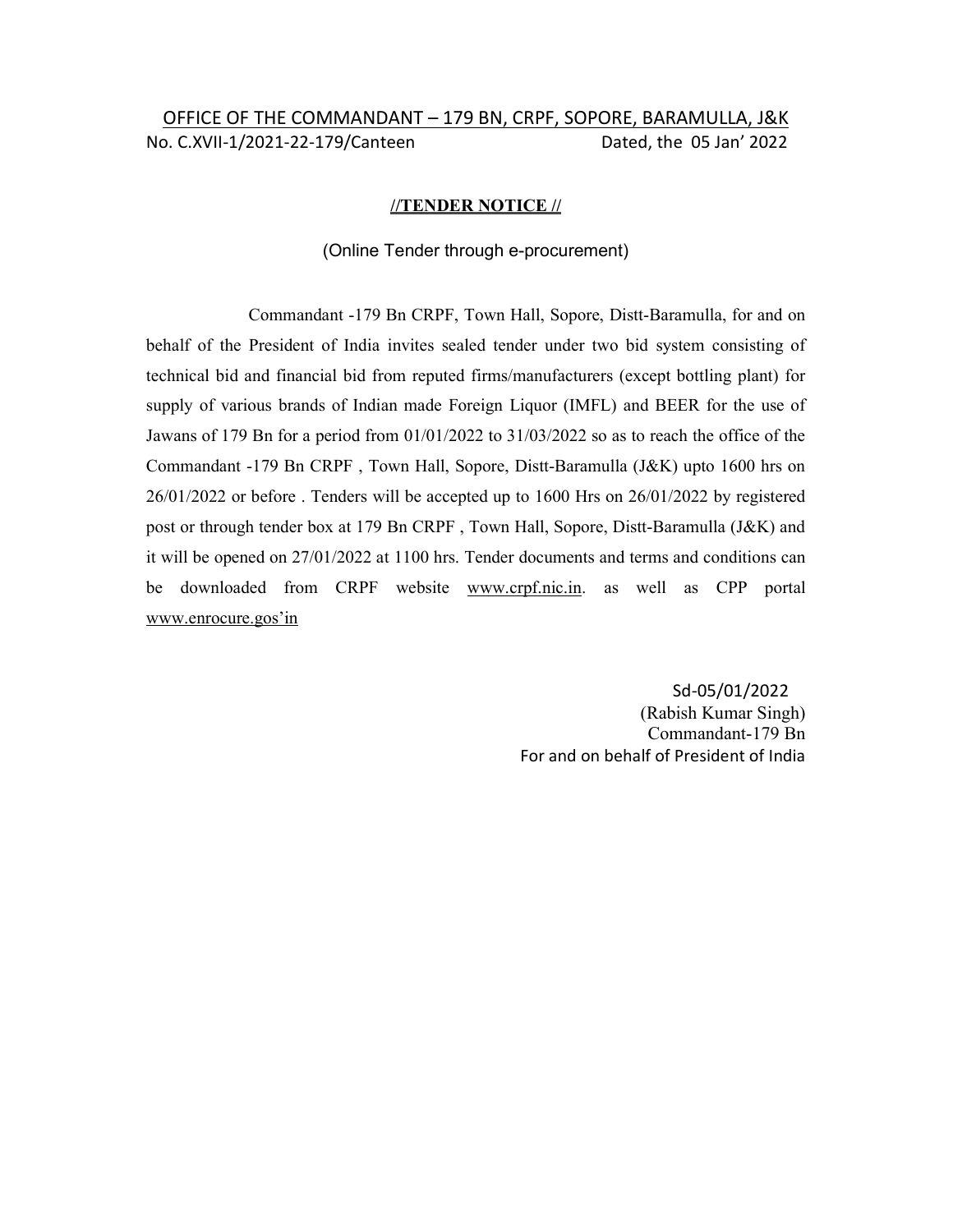## OFFICE OF THE COMMANDANT – 179 BN, CRPF, SOPORE, BARAMULLA, J&K

No. C.XVII-1/2021-22-179/Canteen Dated, the 05 Jan' 2022

### ////TENDER NOTICE////

Sealed tenders are invited from reputed distillery and Breweries (Except bottling plant) or their authorized dealers / agents for supply of IMFL/BEER as per details given below for the period from 01/01/2022 to 31/03/2022.

| S.N             | Description   | Approximate Quantity required per | <b>Earnest Money</b> |
|-----------------|---------------|-----------------------------------|----------------------|
|                 |               | three month (Quarter a year)      |                      |
| 01              | Rum           | 800 Case                          | Rs. 96,000/-         |
| $\overline{02}$ | Whisky        | 300 Case                          | (Ninety six          |
| $\overline{03}$ | <b>Brandy</b> | 50 Case                           | thousand)            |
| 04              | Beer          | 50 Case                           |                      |

2 All relevant details, including specification, terms & conditions etc are available on E Procurement website http:// eprocure.gov.in/e-procure/app. (CPPP), same may be downloaded by the bidders. Details can also be seen at CRPF website http://crpf.nic.in/tender\_notices.htm. For any changes in tender enquiry/specification etc, tenderers are requested to visit the CPP portal web sites regularly.

3 For any changes in Tender enquiry/specification etc, tenderers are requested to visit the PF/CPPP web sites regularly. Tender will be opened through online at 179 Bn CRPF , Town Hall, Sopore, Distt-Baramulla (J&K). Intending tenderers must read the terms and conditions carefully and submit their tenders, if they consider themselves eligible and are in possession of all the required documents, through online tenders (e-procurement CPP portal) by 1600 hours on 26/01/2022

## 1. CRITICAL DATE:-

| $S/N0$ . | <b>Details</b>                       | Date and time             |
|----------|--------------------------------------|---------------------------|
|          | Date of publishing of tender         | 05/01/2022                |
|          | Last date and time of BID submission | $126/01/2022$ at 1600 Hrs |
|          | Date and time of BID opening         | 27/01/2022 at 1100 Hrs    |

**Earnest money** : Rs-96,000 /-(Rupees Ninety six thousand) only for IMFL in the shape of FDR (Valid for one year from the date of opening of tender) in favour of the 179 Bn CRPF , Town Hall, Sopore, Distt-Baramulla (J&K) (MHA, GOI) payable at SBI Sopore, Distt Bramulla is to be enclosed with the tender form FDR for one year.

5 Sealed tenders and samples be sent by Regd. Post / Courier or dropped in tender box so as to reach this office by 26/01/2022 upto 1600 Hrs or before. The tenders received after the stipulated date and time or the tenders received without earnest money or ST/IT clearance certificates samples, will not be considered / entertained.

6 The tenders so received will be opened on 27/01/2022 at 1100 Hrs by a duly constituted board of officers in front of representative of firms, if any, present,

7 The 179 Bn CRPF , Town Hall, Sopore, Distt-Baramulla (J&K) reserves the right to accept/ reject all tender and can change any term and conditions mentioned in Appendix- D without assigning any reason thereto.

> Sd-05/01/2022 (Rabish Kumar Singh) Commandant-179 Bn For and on behalf of President of India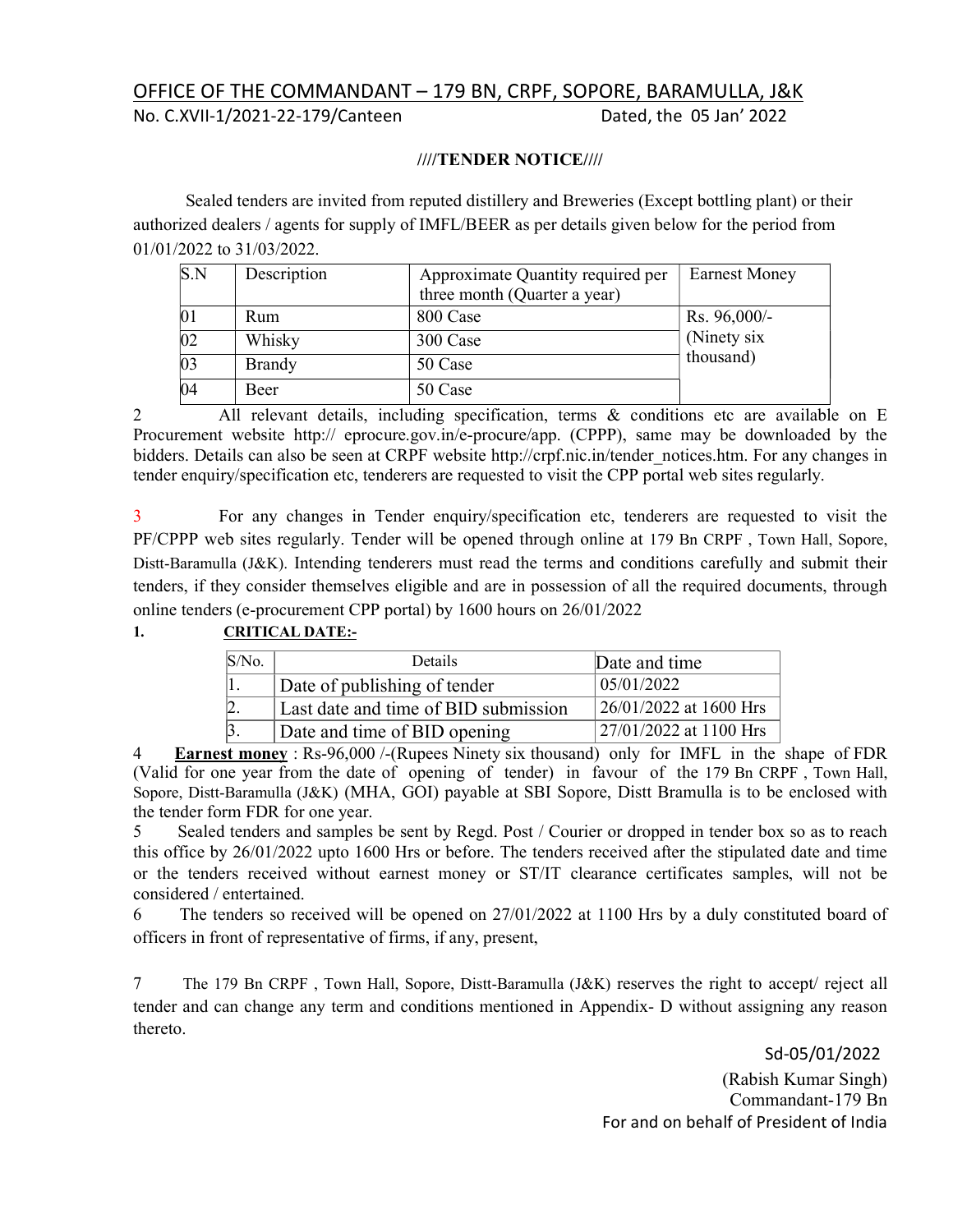- 1. Subject:-Tender for IMFL/BEER :
- 2. Name and Full address :
- 3. Address to The Commandant-179 Bn, CRPF, Town Hall, Sopore, Distt-Baramulla, J&K Reference:-This is with reference to Tender notice No dated
- 4. We agree to abide by all the conditions mentioned in tender notice No dated issued by the Commandant-179 Bn, CRPF, Town Hall, Sopore, Distt-Baramulla, J&K and also the general and specific terms and conditions as attached sheets all pages of which have been signed in the margin by us is taken as our acceptance of the terms and conditions mentioned there.
- 5. The rates quoted by the firm are valid for one year from the date of acceptance of tender /start of supply. In any circumstance, the rate once quoted will not be enhanced. The Commandant-179 Bn, CRPF, Town Hall, Sopore, Distt-Baramulla, J&K reserves the right to re-consider the contract and if any need arises the contract will be terminated without assigning any reason thereof.
- 6. The costs of any breakage, theft during transit of bottles including excise duty paid are to be borne by the firm.
- 7. The rates for the articles on the specifications are as per Appendix-B
- 8. We further agree to deliver the above mentioned stores within 30 days period mentioned in import permit.
- 9. Earnest money : Rs-96,000/- (Rupees Ninety six Thousand) in case of IMFL in the shape of FDR (Valid for one year from the date of opening of tender) in favour of the Commandant-179 Bn, CRPF, Town Hall, Sopore, Distt-Baramulla, J&K is to been closed with the tender form.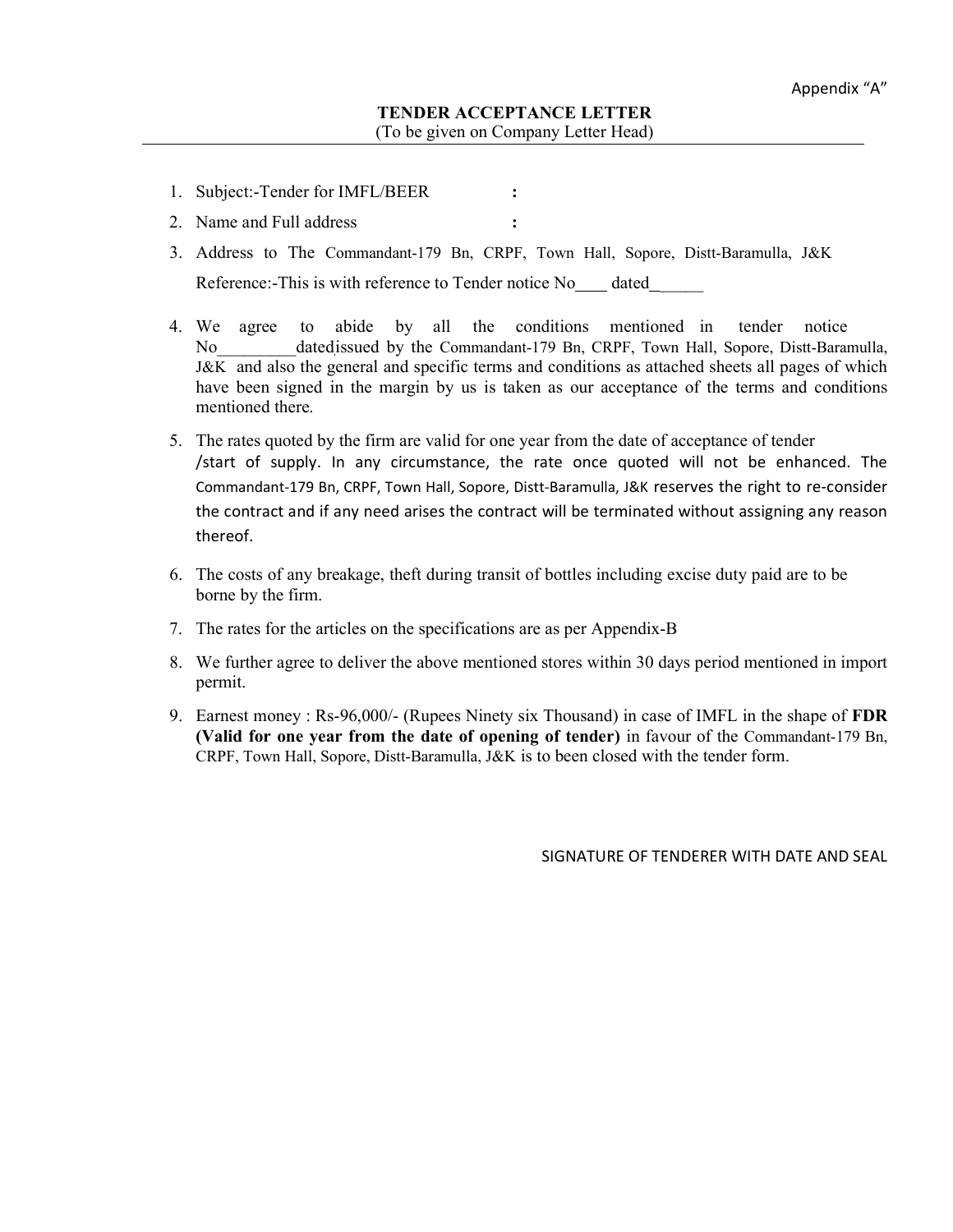### APPENDIX-B

| Sl. | ITEM AND SPECIFICATION<br>(Type of packing whether glass or | <b>BASIC PRICE</b><br>PER CASE | GST, OTHER TAXES IF<br><b>ANY</b> | <b>LANDED</b><br>PRICE PER |
|-----|-------------------------------------------------------------|--------------------------------|-----------------------------------|----------------------------|
| No. | pet bottle) Rates be quoted                                 |                                | (Invariably mentioned)            | CASE                       |
|     | separately                                                  |                                |                                   |                            |
|     |                                                             |                                |                                   |                            |
|     |                                                             |                                |                                   |                            |
|     |                                                             |                                |                                   |                            |
|     |                                                             |                                |                                   |                            |
|     |                                                             |                                |                                   |                            |
|     |                                                             |                                |                                   |                            |
|     |                                                             |                                |                                   |                            |
|     |                                                             |                                |                                   |                            |
|     |                                                             |                                |                                   |                            |
|     |                                                             |                                |                                   |                            |
|     |                                                             |                                |                                   |                            |
|     |                                                             |                                |                                   |                            |
|     |                                                             |                                |                                   |                            |
|     |                                                             |                                |                                   |                            |
|     |                                                             |                                |                                   |                            |
|     |                                                             |                                |                                   |                            |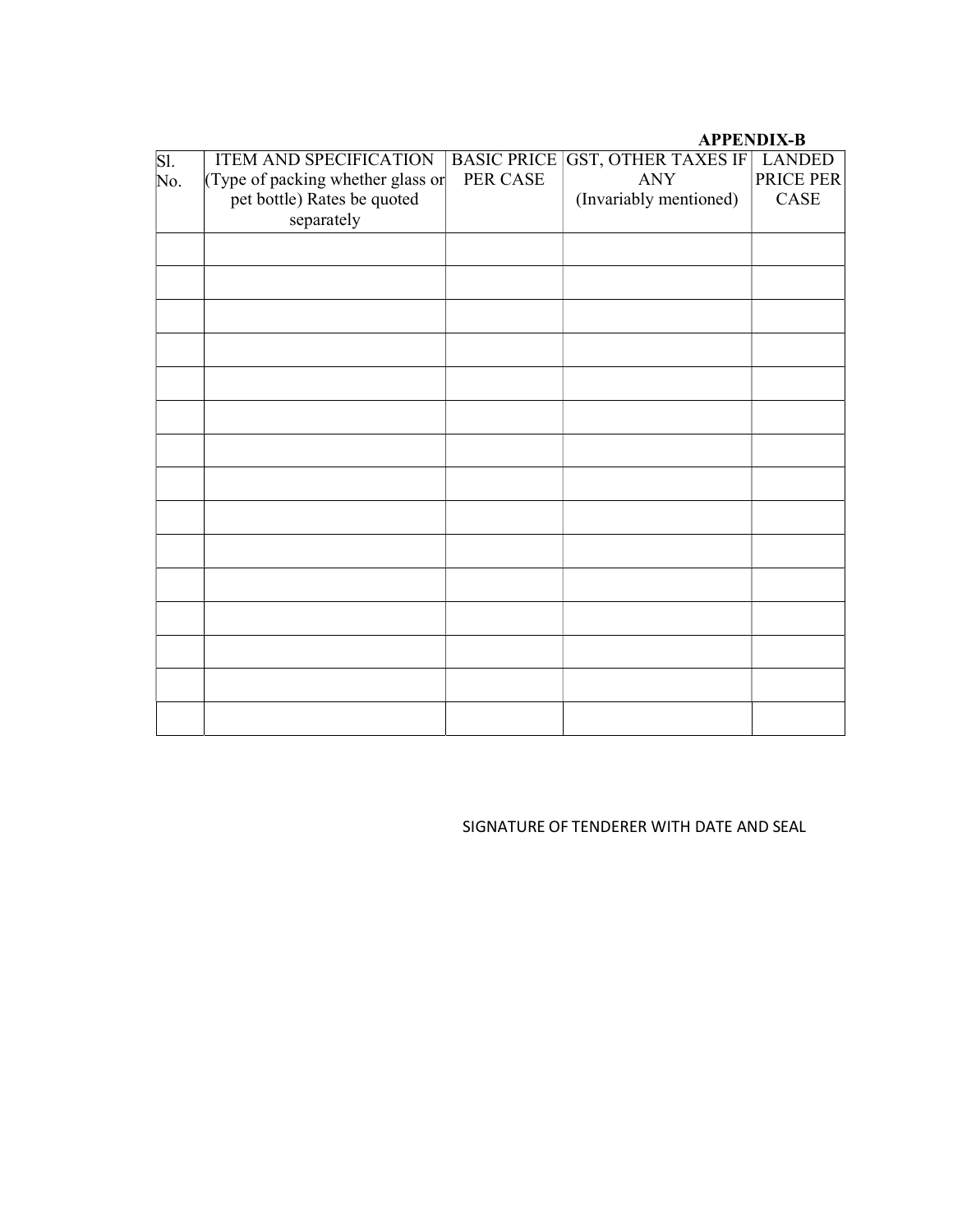### APPENDIX-C

# 1. PERMIT TO BE MADE IN FAVOUR OF

## 2. PAYMENT TO BE MADE IN FAVOUR OF

# 3. ROUTE OF SUPPLY

# 4. LOADING CHARGE BORN BY COMPANY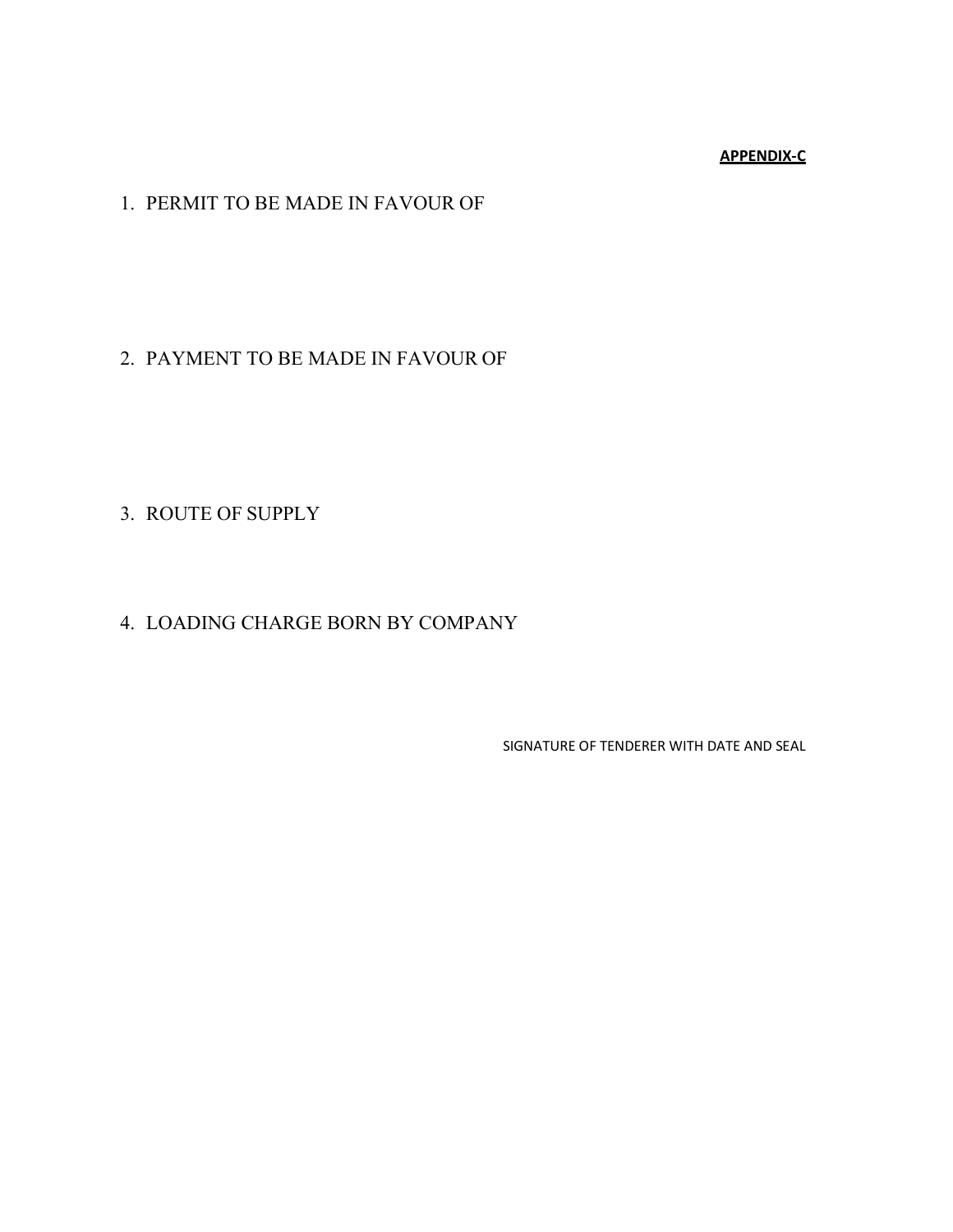Appendix -D

### TERMS & CONDITIONS

## OFFICE OF COMMANDANT -179 BN CRPF, TOWN HALL, SOPORE, BARAMULLA J&K PIN-193201

NB:- These conditions should be read very carefully by the Tenderer while filling their tenders.

- 1. The tender / quotation must be enclosed in properly sealed envelope address to the office of The Commandant -179 Bn CRPF, Town Hall, Sopore, Baramulla J&K Pin-193201 on the top of the envelope containing the tender, the word "TENDER FOR SUPPLY OF IMFL / BEER" due on 26/01/2022 at 1600 Hrs be super-scribed.
- 2. The rate and unit must not be altered / overwriting / cutting in any circumstances and the rate must be entered in words as well as in figures legibly.
- 3. The tenders will be opened on 27/01/2022 at 1100 Hrs in presence of Board of Officers duly constituted by the Commandant -179 Bn CRPF, Town Hall, Sopore, Baramulla J&K Pin-193201and rep of firms, if any present.
- 4. The tender form / list of articles for the purpose are as per the Appendix A, B, C, D & E.
- 5. The approved supplier / contractor shall be deemed to have carefully examined the conditions, specifications and make of the liquor to be supplied. If firm has any doubt as to the meaning of any portion of these conditions or of the specification etc, firm can refer to The Commandant - 179 Bn CRPF, Town Hall, Sopore, Baramulla J&K Pin-193201 before submitting the tender.
- 6. The tender is not transferrable.
- 7. The tenders are being called under two bid system, which consisting of **Technical bid &** Financial bid, details are as under: COVER-1:-The following are required to be scanned and submitted through the CPP Portal:-
- (i) Scanned copy of PAN card.
- (ii) Scanned copy of GST Registration.
- (iii) Scanned copy of latest Income Tax return.
- (iv) Scanned copy of Earnest Money Deposit (EMD) for Rs. 96,000/- ( Ninety six thousand) only in the form 01' Bank Guarantee in favour of The Commandant -179 Bn CRPF, Town Hall, Sopore, Baramulla J&K (IFSC code:- SBIN0001570).
- (v) 8 Scanned copies of valid registration/ license for importing of raw materials, bottling, production and sale of liquor in India.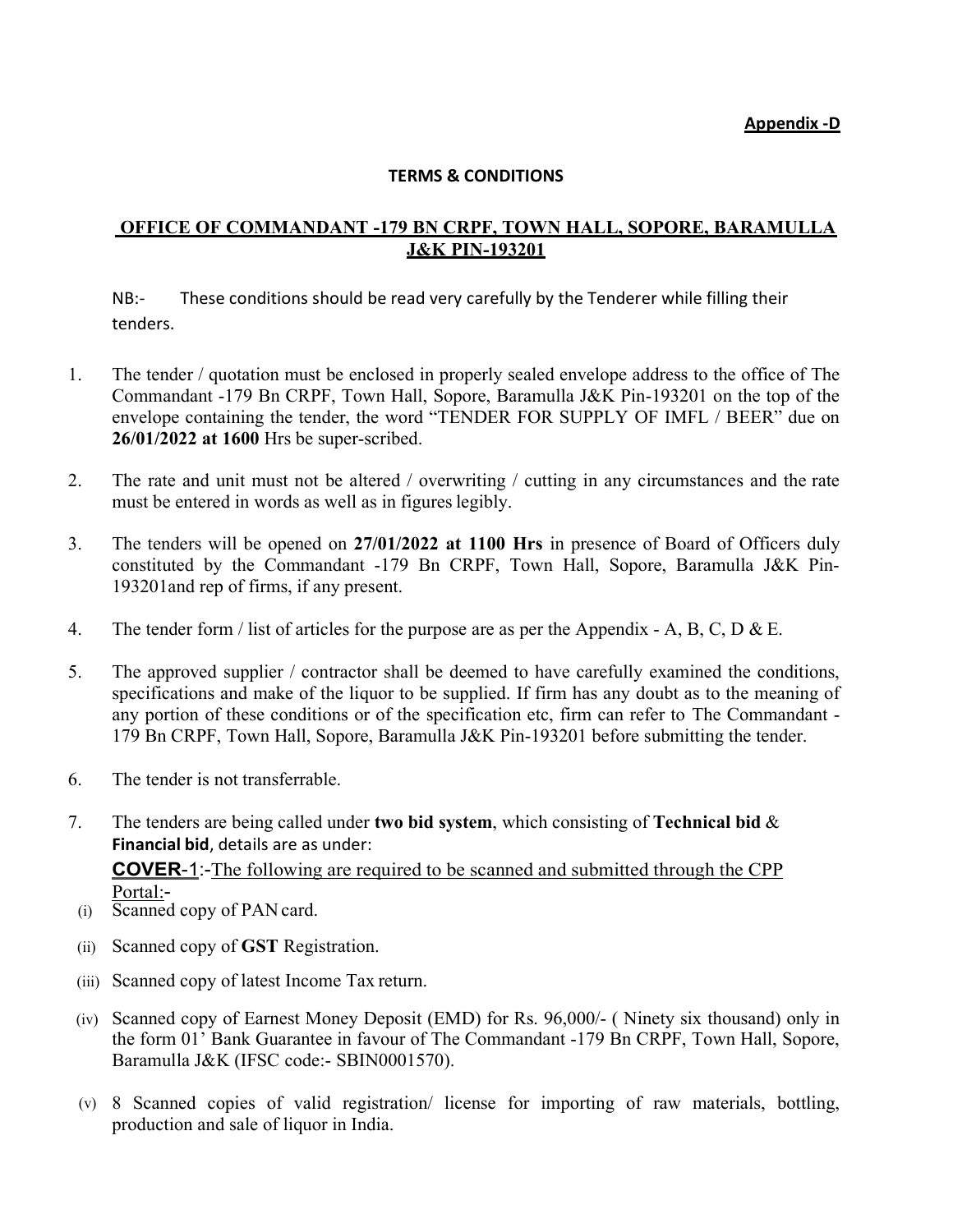- (vi) Scanned copy of financial stability certificate from a Nationalized Bank up to the estimated cost of supply.
- (vii) Scanned cop of Lab Test Report of the products offered under this tender (not older than I year) from a Govt. approved Lab.
- (viii) Scanned copy of Tender Documents duly completed and signed along duly stamped on every page but without indicating the rates quoted.
- (ix) Performa Appendix A to C.

COVER-2 ;- FINANCIAL/ PRICE BID indicating item wise price quoted for the stores mentioned in the technical bid. The cover superscripted as financial/price bid should contain the following:-

- (i) Details of rates, taxes, duties, discounts if any, delivery period, validity of rates etc quoted by the bidder. These details should be submitted on the letter pads of the suppliers / Manufacturer.
- (ii) Rates must be clearly mentioned in figures as well as in words and in INR.
- (iii) There should not be any cutting / over writing.
- (iv) Copies of any one or two of the following documents like PAN, TAN, ST /IT clearance Last 3 years tax returns etc

## Method of Submission of tender enquiry:-

- $a)$  The two separate covers containing the technical bid and financial bid should be sealed separately in separate covers duly super-scribed with tender enquiry number and date of tender opening, these two sealed covers along with the EMD and other documents, should be put in a bigger cover and sealed again. This bigger cover should also be super- scribed as "TENDER FOR SUPPLY OF IMFL / BEER" due on 26/01/2022 at 1600 Hrs" or before with tender enquiry number. If the technical and financial bids are not separately sealed, the offer shall be summarily rejected.
- b) The technical bids are to be opened at the first instance and evaluated by the competent authority. In the second stage, financial bids of only the technically acceptable offers will be opened for further evaluation and ranking before awarding the contract.

The tender enquiries duly filled in all aspects and having completed all applicable formalities may be sent by registered post/ Courier duly stamped to The Commandant -179 Bn CRPF, Town Hall, Sopore, Baramulla J&K Pin-193201 Tele No. 01954-295865 so as to reach latest by 26/01/2022 at 1600 Hrs or before Department is not responsible for any postal delay.

8. All the liquors supplied shall be of the best quality confirming to the specification laid down for them in accordance with the approved standard. Certificate regarding label registration of the items to be supplied be also furnished.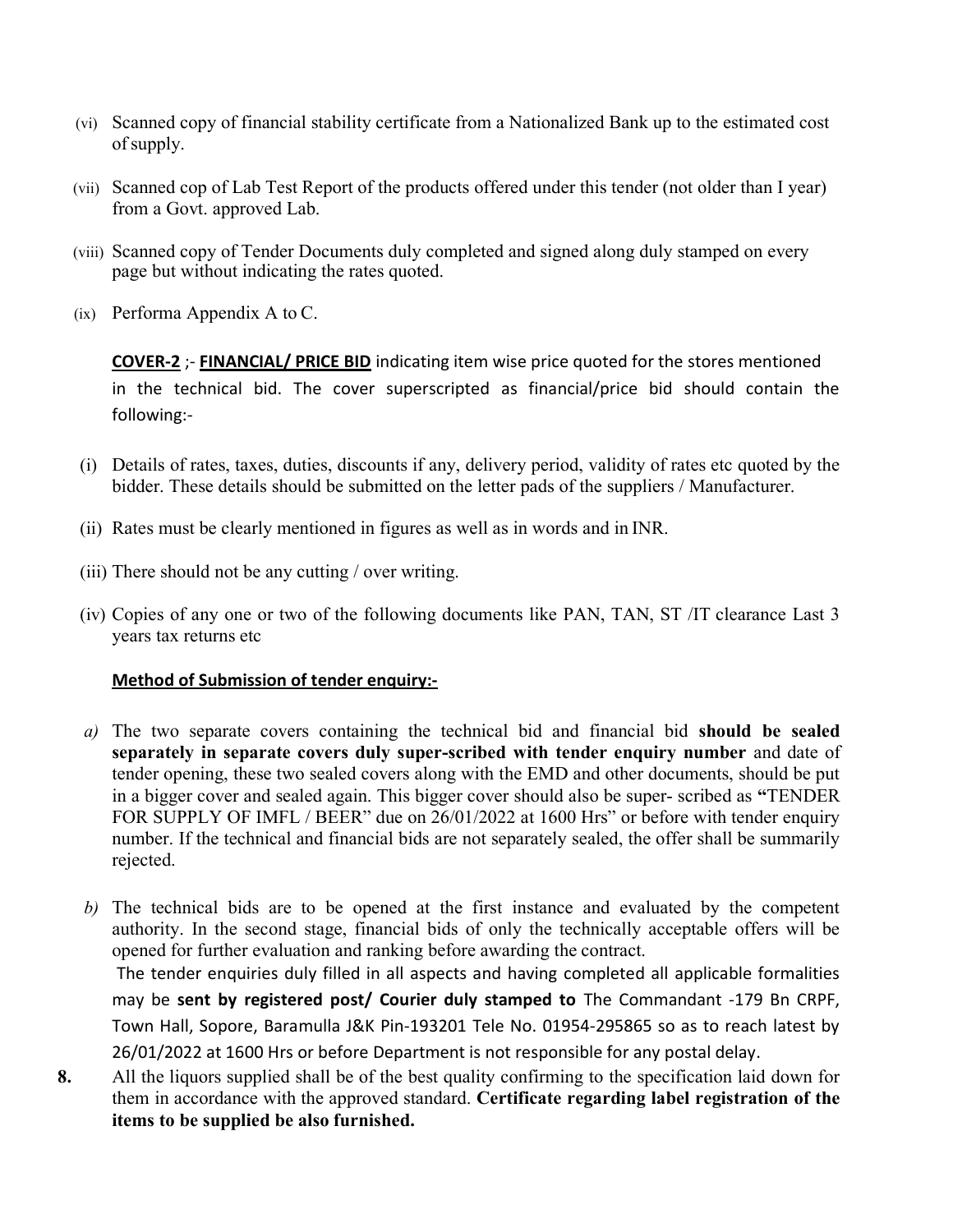- 9. All the rates quoted in the tender should be for supplies at FOR destination that is for the use of Jawan of 179 Bn CRPF
- 10. Every tender must be accompanied with 02 sealed full bottles of each liquor brand of Rum, Whisky, Brandy, Beer and 06 Bottles of Beer for each brand along with detailed latest chemical laboratory reports. Samples along with detailed chemical laboratory reports can be sent either with the tenders or can be brought by the representative at the time of opening the tender on 27/01/2022 at 1100 Hrs or before. Tenders without samples and latest chemical laboratory reports will not be considered and rejected. Samples will be tested and kept on record. Hence it will not be returned back. The samples can be brought by the representatives on the date of opening of tenders at their own arrangements. If sample & related documents of the particular firms are not in accordance with the requirement / specifications their tenders will not be considered.
- 11. No tenders filled by pencil shall be considered.
- 12. Each tender must be accompanied by an earnest money for Rs 96,000/- (Rupees Ninety six thousand ) only in the form of FDR drawn in favour of the Commandant -179 Bn CRPF, Town Hall, Sopore, Baramulla J&K payable at SBI SOPORE. No adjustment of earnest money out of the pending bill with the Commandant -179 Bn CRPF, Town Hall, Sopore, Baramulla J&K will be allowed. The tender received without prescribed earnest money will not be considered. The earnest money will be liable to be forfeited in case of tenderer refuses to accept the supply order placed or fail to supply liquor within the prescribed time limit. This office will not be responsible for revalidation of import permit expired without any reasonable cause and the amount deposited to Excise department will be deducted from the dues of firms.
- 13 The successful tenderer will have to make delivery at the destinations with the validity period 30 days of import permit.
- 14. The earnest money of unsuccessful tenderers will be refunded within 60 days. No interest will be paid on earnest money of successful or unsuccessful tenderers.
- 15. To accept whole or part of quantity and articles tendered are at the discretion of the Commandant -179 Bn CRPF, Town Hall, Sopore, Baramulla J&K Pin-193201 and can also drop any items without assigning any reason thereof.
- 16. All legal proceedings arising out of this contract to be instituted by any of the party will be in J&K State.
- 17. Conditional tenders will not be accepted. There will be no binding regarding quantity or a particular brand to be procured at any time.
- 18. The terms and conditions shall be returned with signature of the authorized person while submitting the tenders. Tenderers will have to sign on all papers of the terms and conditions.
- 19. The rates be quoted excluding GST, which is to be mentioned separately and any reduction in GST the benefit will not be given to supplier.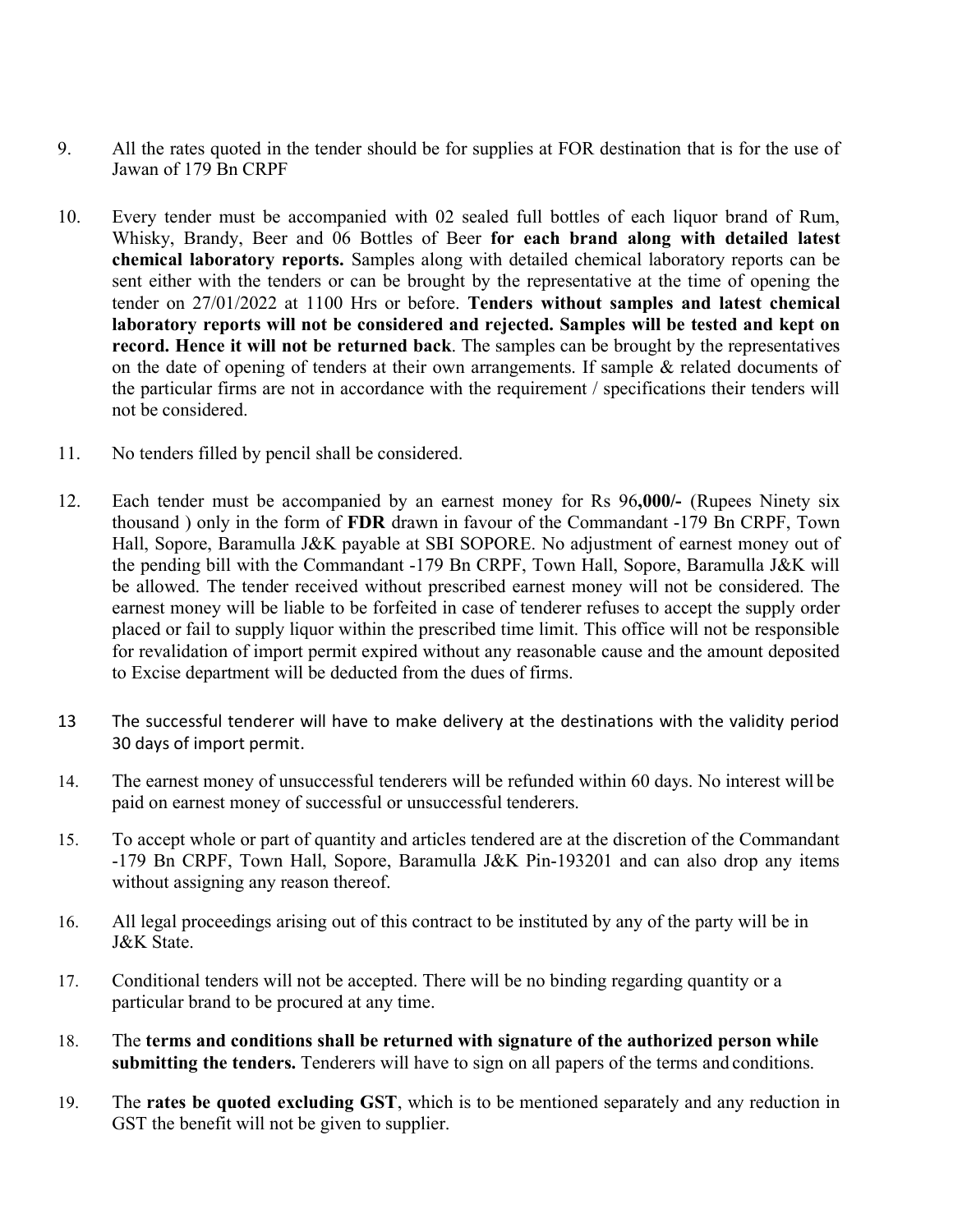- 20. The tenders shall confirm that they will provide service facilities minimum for 12 months from the date of contract.
- 21. All tenderers must submit the manufacturing certificate, Annual Turnover report / reputation certificate and lab test certificate (mentioning ingredients separately) & label registration certificate of particular brand along with the tender form.
- 22. A contract for supply is required to be signed by the successful tenderers on non-judicial stamp paper for Rs-100/- which will be produced by the successful tenderers within 07 days of the acceptance of the rates by the competent authority. In case any tenderer refuses to enter into agreement after their rates are accepted, their earnest money deposit (EMD) are liable to be forfeited at the discretion of the department. The charges / expenditure on stamp papers etc will be borne by the approved firm / manufacturer only.
- 23. Every bottle or other receptacle containing liquor that has been compounded or blended in India shall be labeled as having been compounded or blended in India. Every bottle or receptacle containing foreign spirits bottled in the state shall bear a label affixed to it by the bottler in accordance with the terms of his bottling license, No import of any brand from the distillery / brewery will be allowed in J&K without Holograms. Tenderers shall be responsible to procure and stick hologram on each bottle being imported in J&K (in case of bottles the hologram shall be affixed in such a way that half of the hologram should be pasted on crown and half on the glass bottle so that it breaks with the opening of crown).
- 24. The tenders should be given by those firms /dealers / manufacturers who are actually dealing the goods for which the tender is being given.
- 25. The approximate quantity of liquor to be supplied per three month (quarter a year) to the Commandant- 179 Bn CRPF is enumerated below. The total quantity of liquor can be increased or decreased by this office at any time during the currency of period i.e. 01/01/2022 to 31/03/2022. It will not be obligatory for the department to procure liquor every month.

| S.N | Description   | Approximate Quantity required per three |
|-----|---------------|-----------------------------------------|
|     |               |                                         |
|     |               | month (Quarter a year)                  |
| 01  | Rum           | 800 Case                                |
| 02  | Whisky        | 300 Case                                |
| 03  | <b>Brandy</b> | 50 Case                                 |
| 04  | Beer          | 50 Case                                 |

- 26 If required, Price Negotiation may be done by the Competent Authority.
- 27 The performance Security would be required within 15 days from the date of issue of AT/confirmed supply order and would be released after the obligations of the firm are successfully met. The successful Tenderer shall be required to furnish an amount equal to 10% of the contract value as security deposit as guarantee against its own performance under the contract within 15 days of issue of contract. It should be valid up to 60 days beyond the expiry of Warranted/Guarantee period. In case Performance Security is not deposited by the successful bidder within the stipulated time from the placing of Supply order/AT, irrespective of any reason, EMD could be permanently forfeited and Supply order/AT would become liable for cancellation at the risk of the Firm.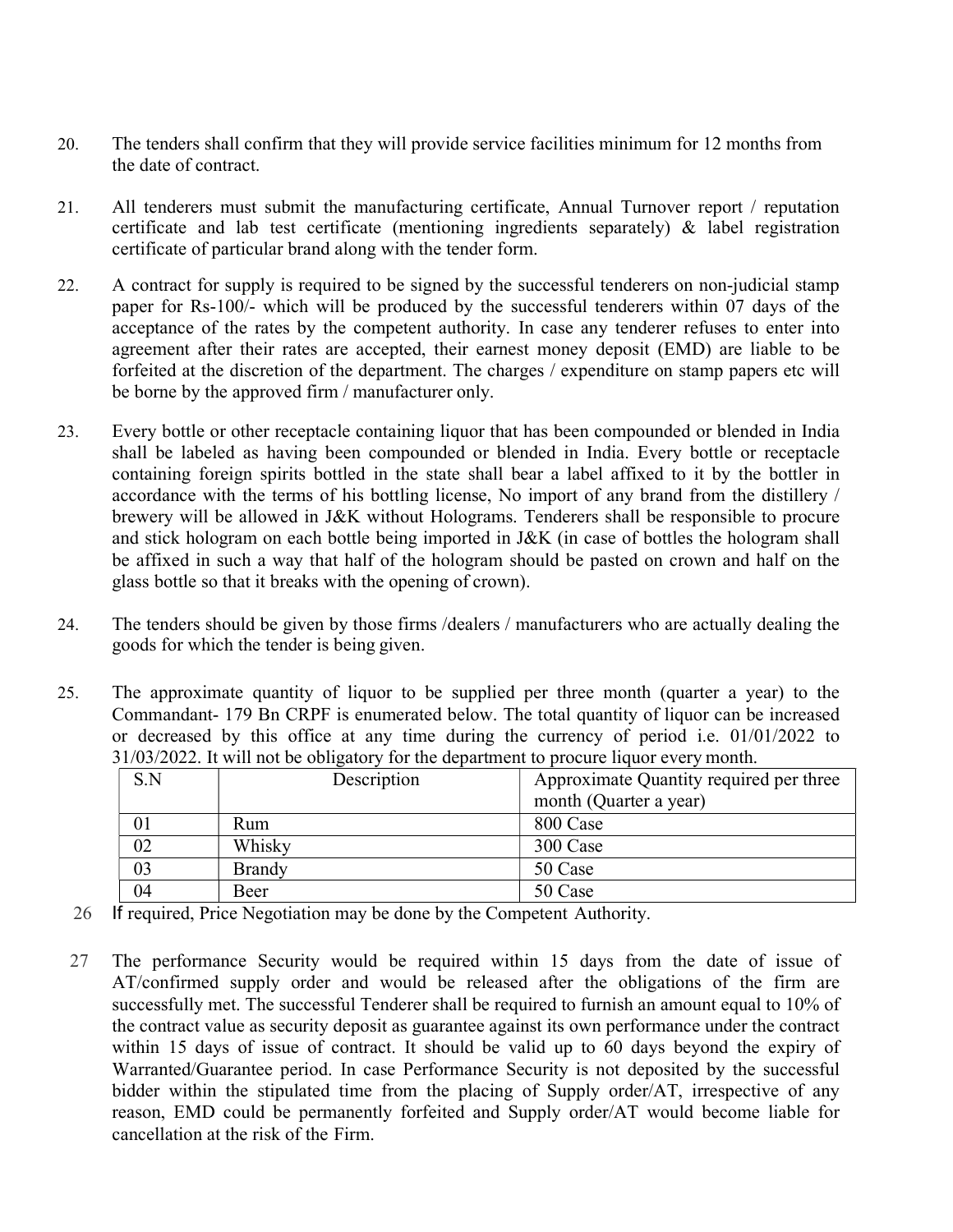- 28 The department shall accept the delivery of liquor made by the successful bidder only after proper impaction/Line Committee report and payment shall be made thereon.
- 29 The EMD will be liable to be forfeited in case the tenderer refuses to accept the Supply Order placed/ fails to supply within the prescribed time limit.
- 30 Liquor will be supplied in bottles of 750 ML in respect of RUM, Whisky, Brandy and Beer will be supplied in bottles of 650 Ml & in cans of 500 Ml. The label on the bottles will be inscribed with the words "FOR THE USE OF THE CENTRAL RESERVE POLICE FORCE PERSONNEL ONLY" in RED printing.
- 31 The minimum strength at which Indian made Foreign Spirits should be 35 degree U.P for whisky and Gin and 25 degree U.P for all other kinds of spirits. However, the actual proof spirit content of such liquor may be 01 degree proof under or over the above proof strength.
- 32 In case the quality of liquor supplied by the firms are not the same as per samples approved / selected at the time of entering into the agreement / contract , the Commandant -179 Bn CRPF, Town Hall, Sopore, Baramulla J&K will have the right to reject the consignment or to terminate the contract without assigning any reason thereof.
- 33 The tenderers will have to submit invariably sale tax clearance certificate for the current year and Xerox copy of PAN particulars along with the tender, without which tender will not be considered.
- 34 Rates of liquor should be inclusive of freight charges, Insurance fee, bottling fee, export fee, octroi and other charges but exclusive of GST/IGST, if any, which should be mentioned separately in Appendix-B
- 35 The firms/suppliers will pay the un-loading charges of IMFL / Beer.
- 36 The decision of the Commandant -179 Bn CRPF, Town Hall, Sopore, Baramulla J&K will be final as to the quality of the stores and shall be re-binding up on the tenderer.

 Sd-05/01/2022 ( Rabish Kumar Singh ) COMMANDANT-179 BN For and on behalf of President of India